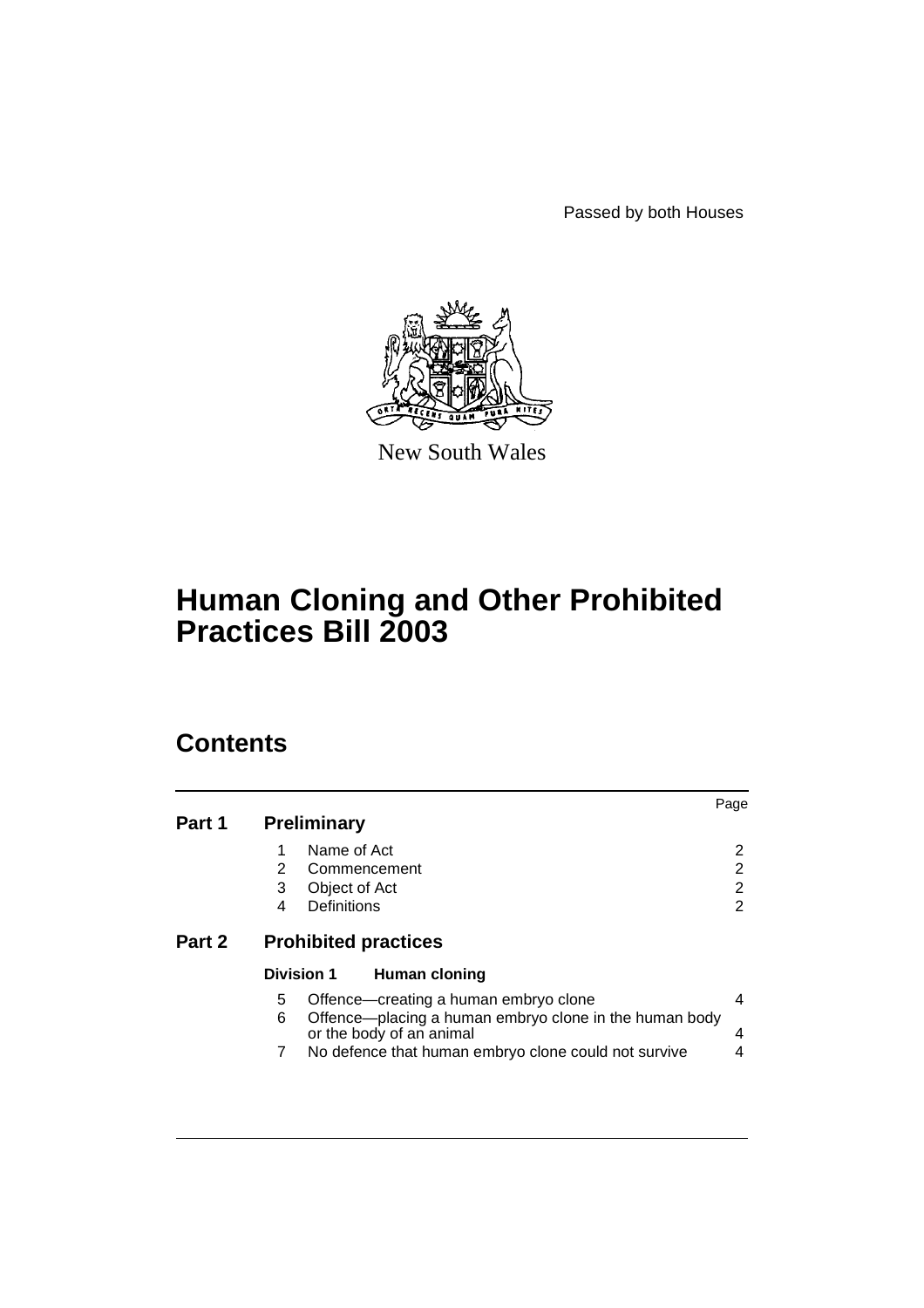Human Cloning and Other Prohibited Practices Bill 2003

**Contents** 

Part 3

|                      |                                                                                                                                  | Page |  |  |
|----------------------|----------------------------------------------------------------------------------------------------------------------------------|------|--|--|
|                      | <b>Division 2</b><br><b>Other prohibited practices</b>                                                                           |      |  |  |
| 8                    | Offence—creating a human embryo other than by fertilisation,<br>or developing such an embryo                                     | 4    |  |  |
| 9                    | Offence—creating a human embryo for a purpose other than<br>achieving pregnancy in a woman                                       | 4    |  |  |
| 10                   | Offence-creating or developing a human embryo containing<br>genetic material provided by more than 2 persons                     | 5    |  |  |
| 11                   | Offence—developing a human embryo outside the body of a<br>woman for more than 14 days                                           | 5    |  |  |
| 12 <sup>2</sup>      | Offence—using precursor cells from a human embryo or a<br>human foetus to create a human embryo, or developing such<br>an embryo | 5    |  |  |
| 13                   | Offence—heritable alterations to genome                                                                                          | 5    |  |  |
| 14                   | Offence—collecting a viable human embryo from the body of<br>a woman                                                             | 6    |  |  |
| 15                   | Offence—creating a chimeric or hybrid embryo                                                                                     | 6    |  |  |
| 16                   | Offence-placing of an embryo                                                                                                     | 6    |  |  |
| 17                   | Offence-placing a prohibited embryo                                                                                              | 6    |  |  |
| 18                   | Offence—commercial trading in human eggs, human sperm<br>or human embryos                                                        | 7    |  |  |
| <b>Miscellaneous</b> |                                                                                                                                  |      |  |  |
| 19                   | Review of Act                                                                                                                    | 9    |  |  |

[20 Regulations 9](#page-10-2)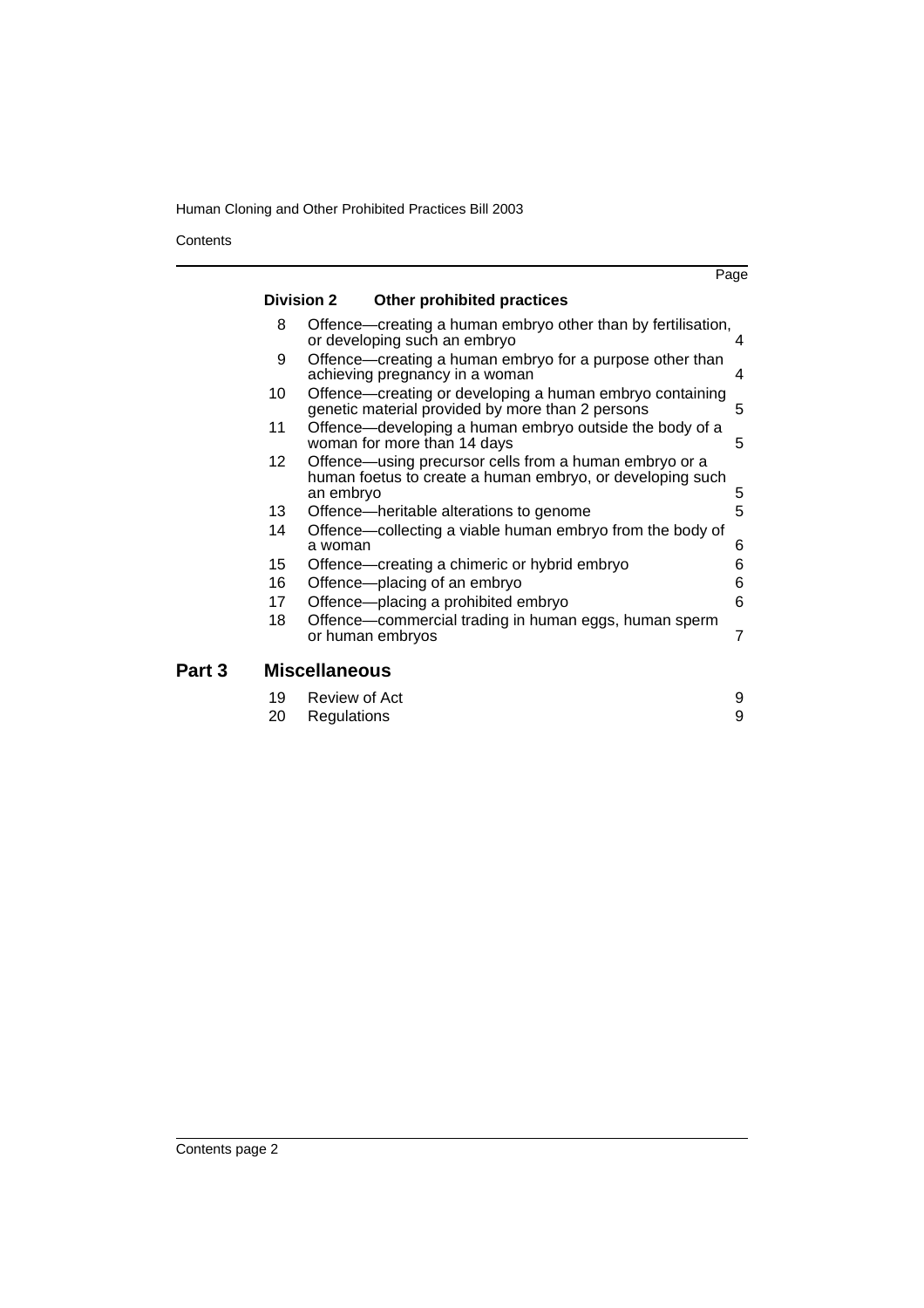*I certify that this PUBLIC BILL, which originated in the LEGISLATIVE ASSEMBLY, has finally passed the LEGISLATIVE COUNCIL and the LEGISLATIVE ASSEMBLY of NEW SOUTH WALES.*

> *Clerk of the Legislative Assembly. Legislative Assembly, Sydney, , 2003*



New South Wales

# **Human Cloning and Other Prohibited Practices Bill 2003**

Act No , 2003

An Act to adopt in this State a uniform Australian approach to the prohibition of human cloning and certain other practices associated with reproductive technology; and for other purposes.

See also Research Involving Human Embryos (New South Wales) Bill 2003.

*I have examined this Bill, and find it to correspond in all respects with the Bill as finally passed by both Houses.*

*Chairman of Committees of the Legislative Assembly.*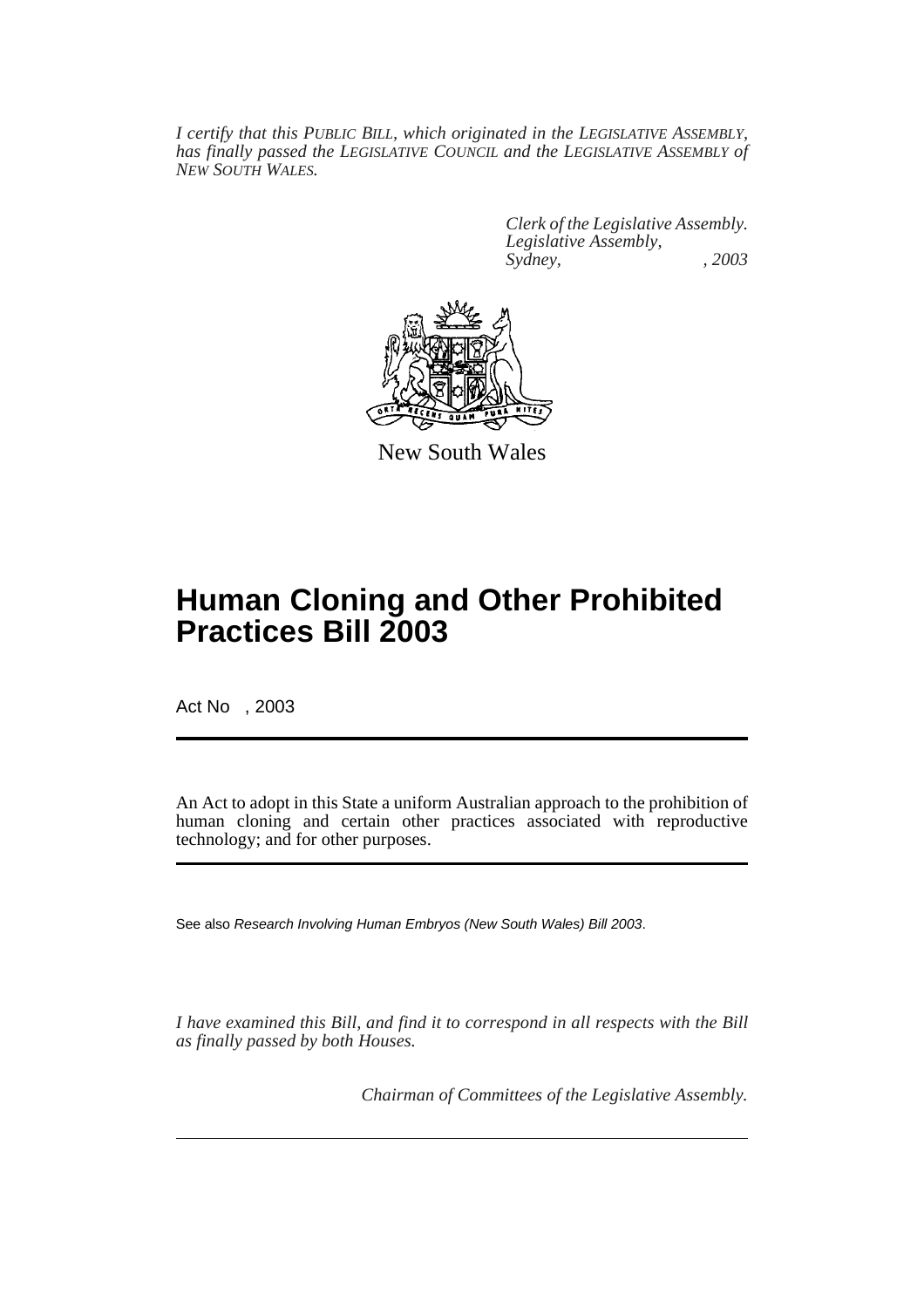Clause 1 Human Cloning and Other Prohibited Practices Bill 2003

Part 1 Preliminary

# **The Legislature of New South Wales enacts:**

# <span id="page-3-1"></span><span id="page-3-0"></span>**Part 1 Preliminary**

# **1 Name of Act**

This Act is the *Human Cloning and Other Prohibited Practices Act 2003*.

# <span id="page-3-2"></span>**2 Commencement**

This Act commences on a day or days to be appointed by proclamation.

# <span id="page-3-3"></span>**3 Object of Act**

- (1) The object of this Act is to adopt in this State a uniform Australian approach to the prohibition of human cloning and certain other practices associated with reproductive technology.
- (2) For that purpose, this Act creates a number of offences that mirror offences found in the *Prohibition of Human Cloning Act 2002* of the Commonwealth.

# <span id="page-3-4"></span>**4 Definitions**

(1) In this Act:

*animal* does not include a human.

# *chimeric embryo* means:

- (a) a human embryo into which a cell, or any component part of a cell, of an animal has been introduced, or
- (b) a thing declared by the regulations to be a chimeric embryo.

*human embryo* means a live embryo that has a human genome or an altered human genome and that has been developing for less than 8 weeks since the appearance of 2 pro-nuclei or the initiation of its development by other means.

*human embryo clone* means a human embryo that is a genetic copy of another living or dead human, but does not include a human embryo created by the fertilisation of a human egg by human sperm.

*human sperm* includes human spermatids.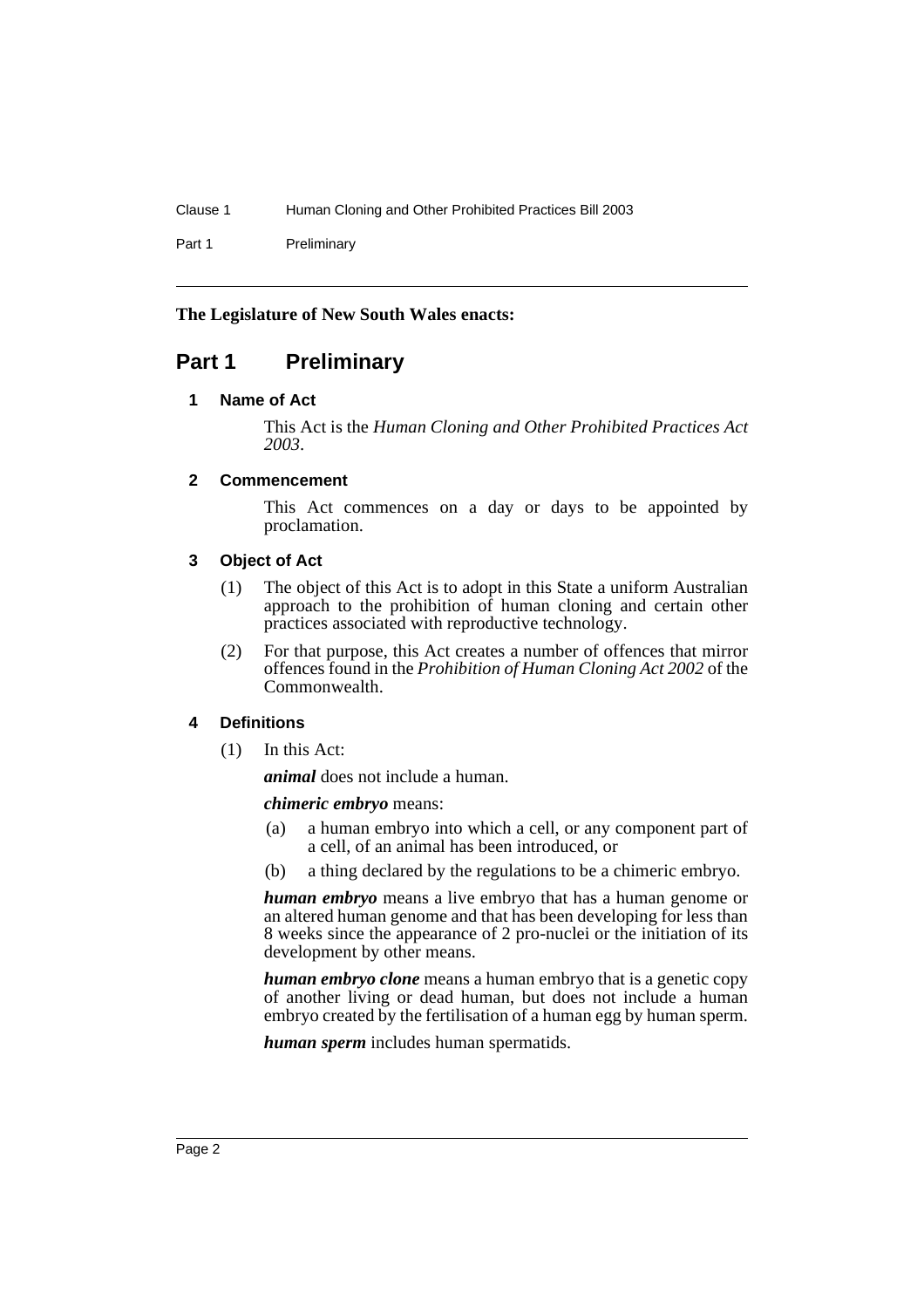Human Cloning and Other Prohibited Practices Bill 2003 Clause 4

Preliminary **Preliminary** Part 1

#### *hybrid embryo* means:

- (a) an embryo created by the fertilisation of a human egg by animal sperm, or
- (b) an embryo created by the fertilisation of an animal egg by human sperm, or
- (c) a human egg into which the nucleus of an animal cell has been introduced, or
- (d) an animal egg into which the nucleus of a human cell has been introduced, or
- (e) a thing declared by the regulations to be a hybrid embryo.

*precursor cell* means a cell that has the potential to develop into a human egg or human sperm.

*woman* means a female human.

- (2) For the purposes of establishing that a human embryo clone is a genetic copy of a living or dead human:
	- (a) it is sufficient to establish that the set of genes in the nuclei of the cells of the living or dead human has been copied, and
	- (b) it is not necessary to establish that the copy is an identical genetic copy.
- (3) For the purposes of the definition of *human embryo* in subsection (1), in working out the length of the period of development of a human embryo, any period when the development of the embryo is suspended is to be disregarded.
- (4) For the purposes of the definition of *human embryo clone* in subsection (1), a human embryo that results from the technological process known as embryo splitting is taken not to be created by a process of fertilisation of a human egg by human sperm.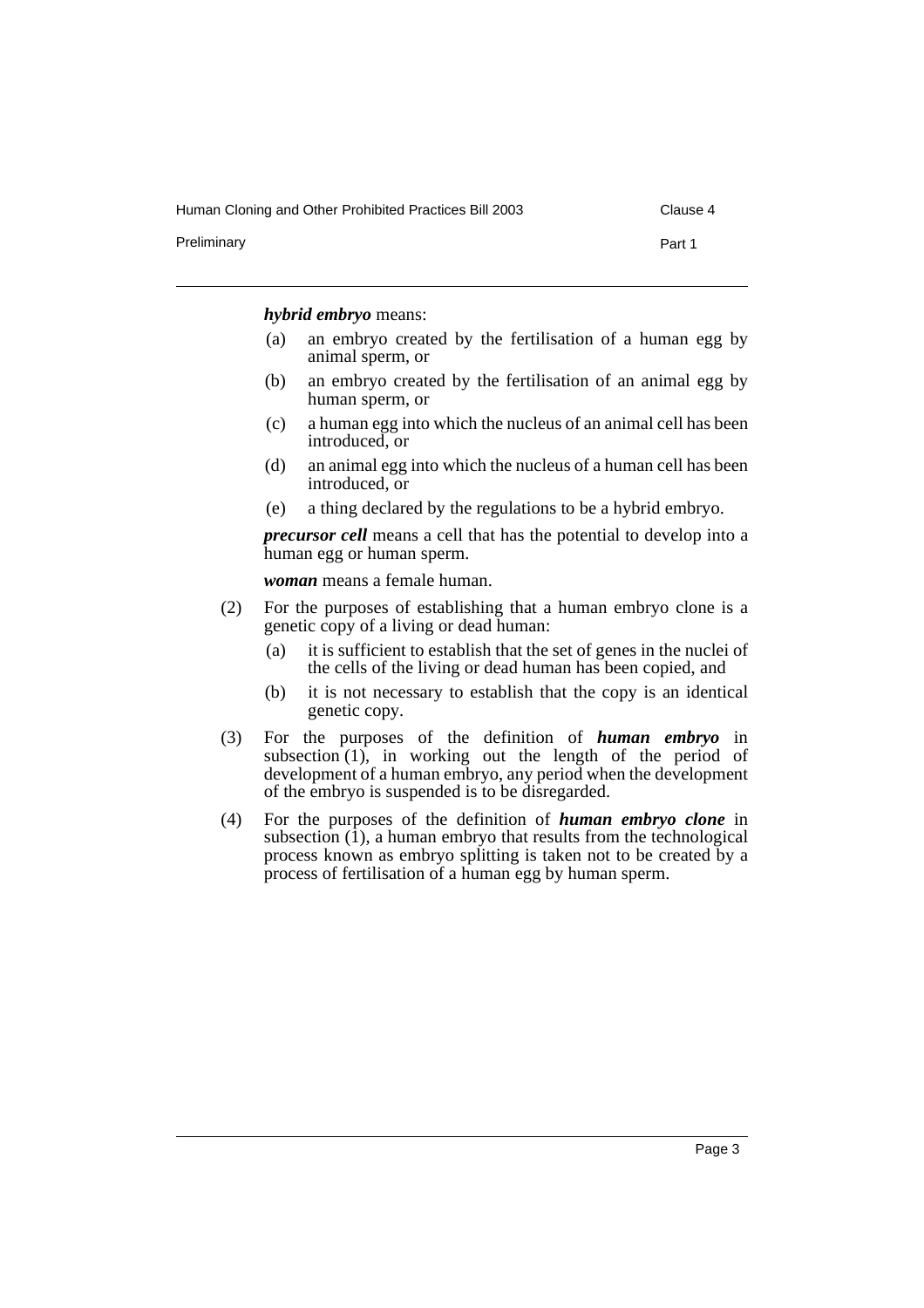Clause 5 Human Cloning and Other Prohibited Practices Bill 2003

Part 2 **Prohibited practices** 

# <span id="page-5-0"></span>**Part 2 Prohibited practices**

# <span id="page-5-2"></span><span id="page-5-1"></span>**Division 1 Human cloning**

# **5 Offence—creating a human embryo clone**

A person commits an offence if the person intentionally creates a human embryo clone.

Maximum penalty: Imprisonment for 15 years.

### <span id="page-5-3"></span>**6 Offence—placing a human embryo clone in the human body or the body of an animal**

A person commits an offence if the person intentionally places a human embryo clone in the body of a human or the body of an animal.

Maximum penalty: Imprisonment for 15 years.

#### <span id="page-5-4"></span>**7 No defence that human embryo clone could not survive**

It is not a defence to an offence under section 5 or 6 that the human embryo clone did not survive or could not have survived.

# <span id="page-5-6"></span><span id="page-5-5"></span>**Division 2 Other prohibited practices**

#### **8 Offence—creating a human embryo other than by fertilisation, or developing such an embryo**

A person commits an offence if the person intentionally creates a human embryo by a process other than the fertilisation of a human egg by human sperm, or intentionally develops a human embryo so created.

Maximum penalty: Imprisonment for 10 years.

#### <span id="page-5-7"></span>**9 Offence—creating a human embryo for a purpose other than achieving pregnancy in a woman**

(1) A person commits an offence if the person intentionally creates a human embryo outside the body of a woman, unless the person's intention in creating the embryo is to attempt to achieve pregnancy in a particular woman.

Maximum penalty: Imprisonment for 10 years.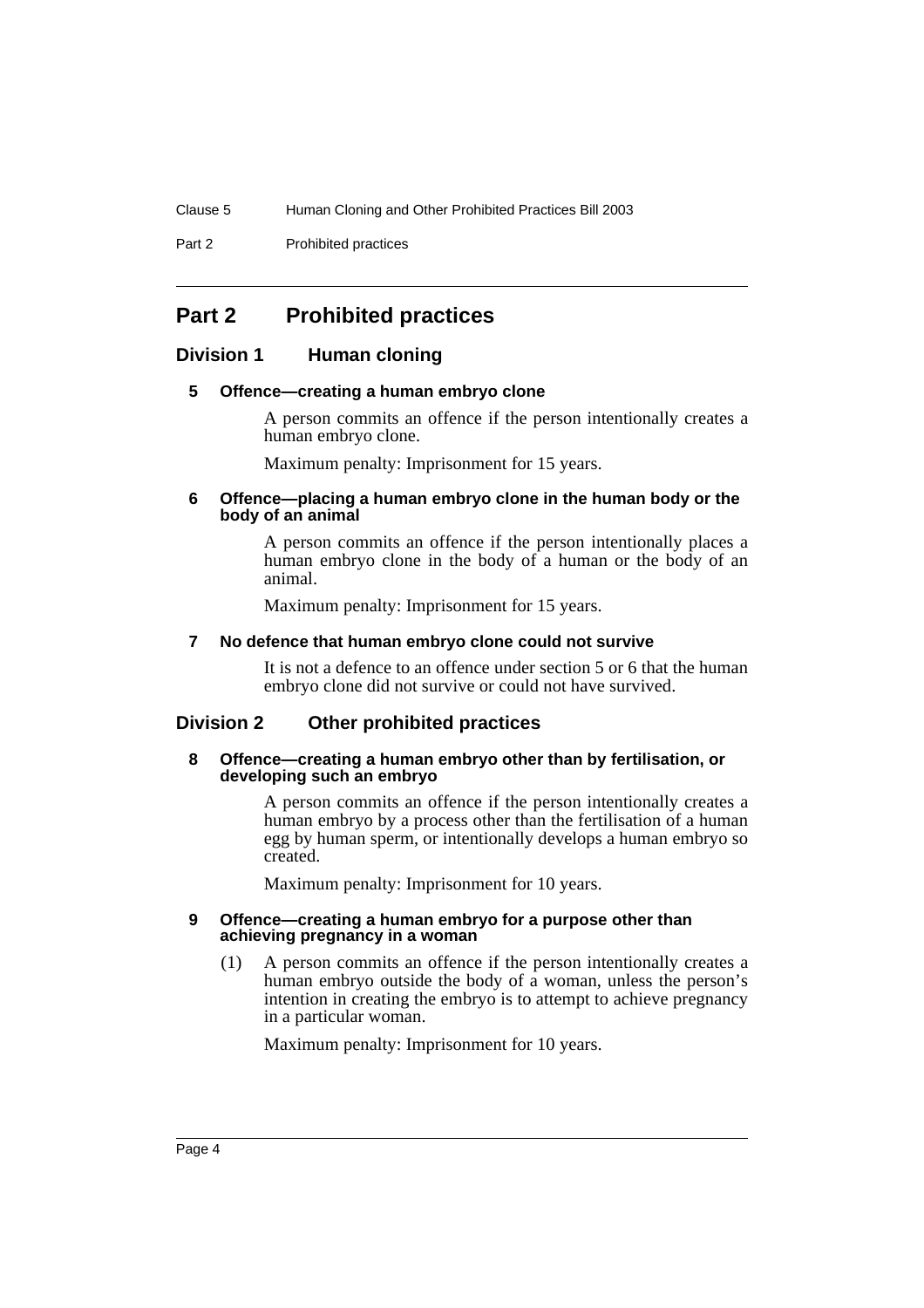| Human Cloning and Other Prohibited Practices Bill 2003 | Clause 10 |
|--------------------------------------------------------|-----------|
| Prohibited practices                                   | Part 2    |
|                                                        |           |

(2) A defendant does not bear an evidential burden in relation to any matter in subsection (1).

#### <span id="page-6-0"></span>**10 Offence—creating or developing a human embryo containing genetic material provided by more than 2 persons**

A person commits an offence if the person intentionally creates or develops a human embryo containing genetic material provided by more than 2 persons.

Maximum penalty: Imprisonment for 10 years.

#### <span id="page-6-1"></span>**11 Offence—developing a human embryo outside the body of a woman for more than 14 days**

A person commits an offence if the person intentionally develops a human embryo outside the body of a woman for a period of more than 14 days, excluding any period when development is suspended.

Maximum penalty: Imprisonment for 10 years.

#### <span id="page-6-2"></span>**12 Offence—using precursor cells from a human embryo or a human foetus to create a human embryo, or developing such an embryo**

A person commits an offence if the person uses precursor cells taken from a human embryo or a human foetus, intending to create a human embryo, or intentionally develops an embryo so created.

Maximum penalty: Imprisonment for 10 years.

# <span id="page-6-3"></span>**13 Offence—heritable alterations to genome**

- (1) A person commits an offence if:
	- (a) the person alters the genome of a human cell in such a way that the alteration is heritable by descendants of the human whose cell was altered, and
	- (b) in altering the genome, the person intended the alteration to be heritable by descendants of the human whose cell was altered.

Maximum penalty: Imprisonment for 10 years.

(2) In this section:

*human cell* includes a human embryonal cell, a human foetal cell, human sperm or a human egg.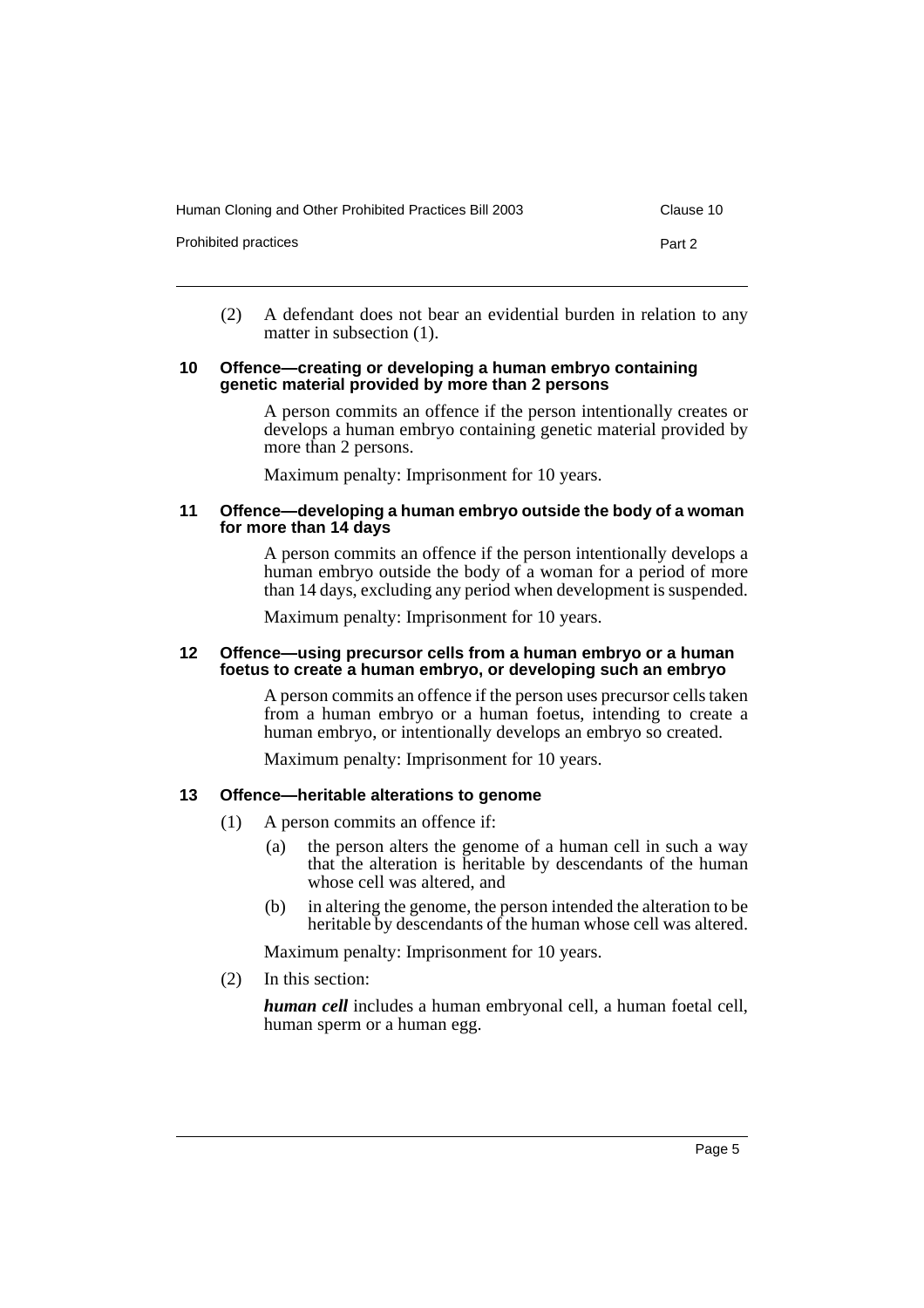Part 2 **Prohibited practices** 

#### <span id="page-7-0"></span>**14 Offence—collecting a viable human embryo from the body of a woman**

A person commits an offence if the person removes a human embryo from the body of a woman, intending to collect a viable human embryo.

Maximum penalty: Imprisonment for 10 years.

# <span id="page-7-1"></span>**15 Offence—creating a chimeric or hybrid embryo**

- (1) A person commits an offence if the person intentionally creates a chimeric embryo.
- (2) A person commits an offence if the person intentionally creates a hybrid embryo.

Maximum penalty: Imprisonment for 10 years.

# <span id="page-7-2"></span>**16 Offence—placing of an embryo**

- (1) A person commits an offence if the person intentionally places a human embryo in an animal.
- (2) A person commits an offence if the person intentionally places a human embryo in the body of a human, other than in a woman's reproductive tract.
- (3) A person commits an offence if the person intentionally places an animal embryo in the body of a human for any period of gestation.

Maximum penalty: Imprisonment for 10 years.

# <span id="page-7-3"></span>**17 Offence—placing a prohibited embryo**

(1) A person commits an offence if the person intentionally places an embryo in the body of a woman knowing that, or reckless as to whether, the embryo is a prohibited embryo.

Maximum penalty: Imprisonment for 10 years.

- (2) In this section, *prohibited embryo* means:
	- (a) a human embryo created by a process other than the fertilisation of a human egg by human sperm, or
	- (b) a human embryo created outside the body of a woman, unless the intention of the person who created the embryo was to attempt to achieve pregnancy in a particular woman, or
	- (c) a human embryo that contains genetic material provided by more than 2 persons, or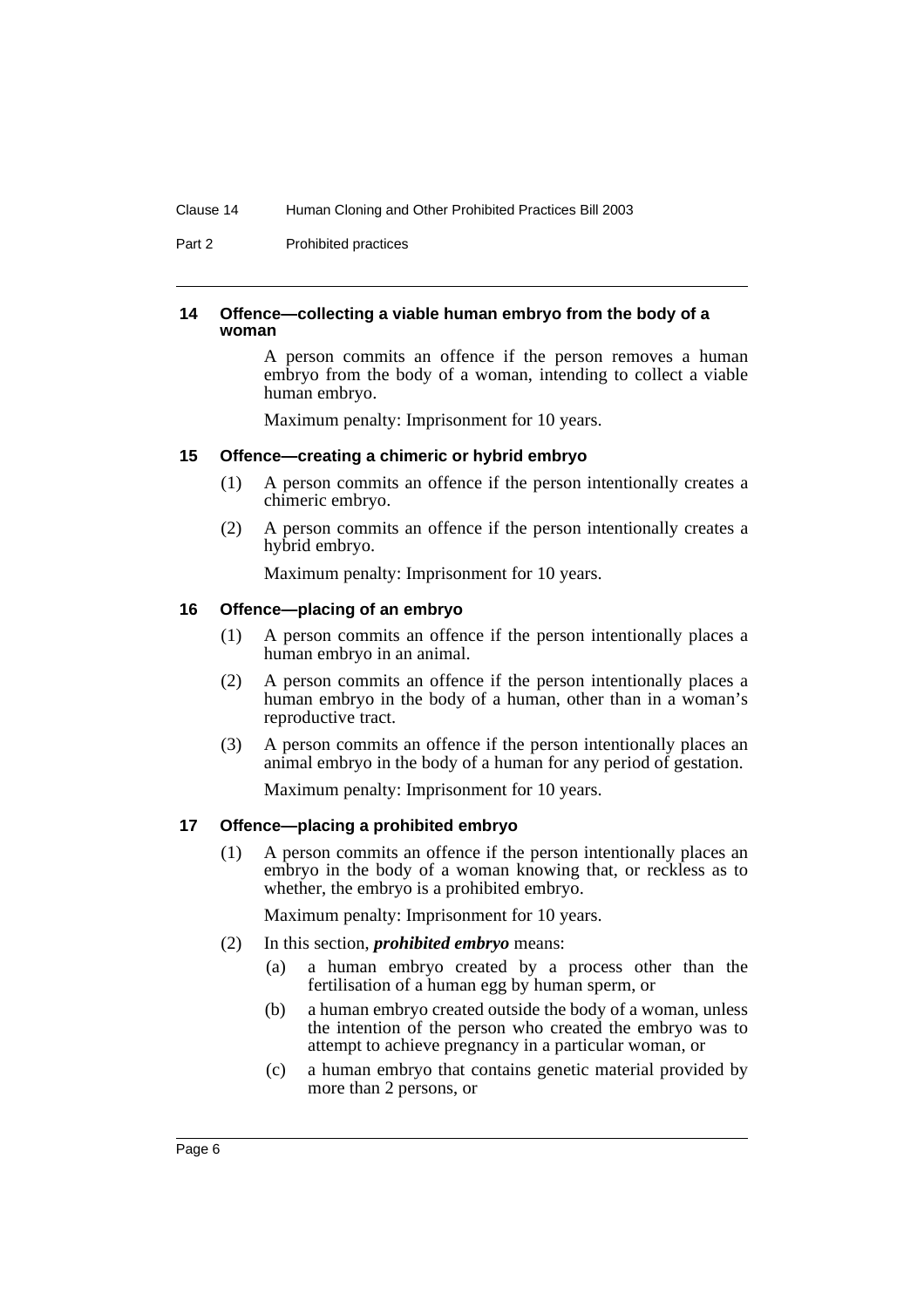Human Cloning and Other Prohibited Practices Bill 2003 Clause 18

Prohibited practices **Part 2** 

- (d) a human embryo that has been developing outside the body of a woman for a period of more than 14 days, excluding any period when development is suspended, or
- (e) a human embryo created using precursor cells taken from a human embryo or a human foetus, or
- (f) a human embryo that contains a human cell (within the meaning of section 13) whose genome has been altered in such a way that the alteration is heritable by human descendants of the human whose cell was altered, or
- (g) a human embryo that was removed from the body of a woman by a person intending to collect a viable human embryo, or
- (h) a chimeric embryo or a hybrid embryo.

#### <span id="page-8-0"></span>**18 Offence—commercial trading in human eggs, human sperm or human embryos**

(1) A person commits an offence if the person intentionally gives or offers valuable consideration to another person for the supply of a human egg, human sperm or a human embryo.

Maximum penalty: Imprisonment for 10 years.

(2) A person commits an offence if the person intentionally receives, or offers to receive, valuable consideration from another person for the supply of a human egg, human sperm or a human embryo.

Maximum penalty: Imprisonment for 10 years.

(3) In this section:

# *reasonable expenses*:

- (a) in relation to the supply of a human egg or human sperm includes, but is not limited to, expenses relating to the collection, storage or transport of the egg or sperm, and
- (b) in relation to the supply of a human embryo:
	- (i) does not include any expenses incurred by a person before the time when the embryo became an excess ART embryo within the meaning of the *Prohibition of Human Cloning Act 2002* of the Commonwealth, and
	- (ii) includes, but is not limited to, expenses relating to the storage or transport of the embryo.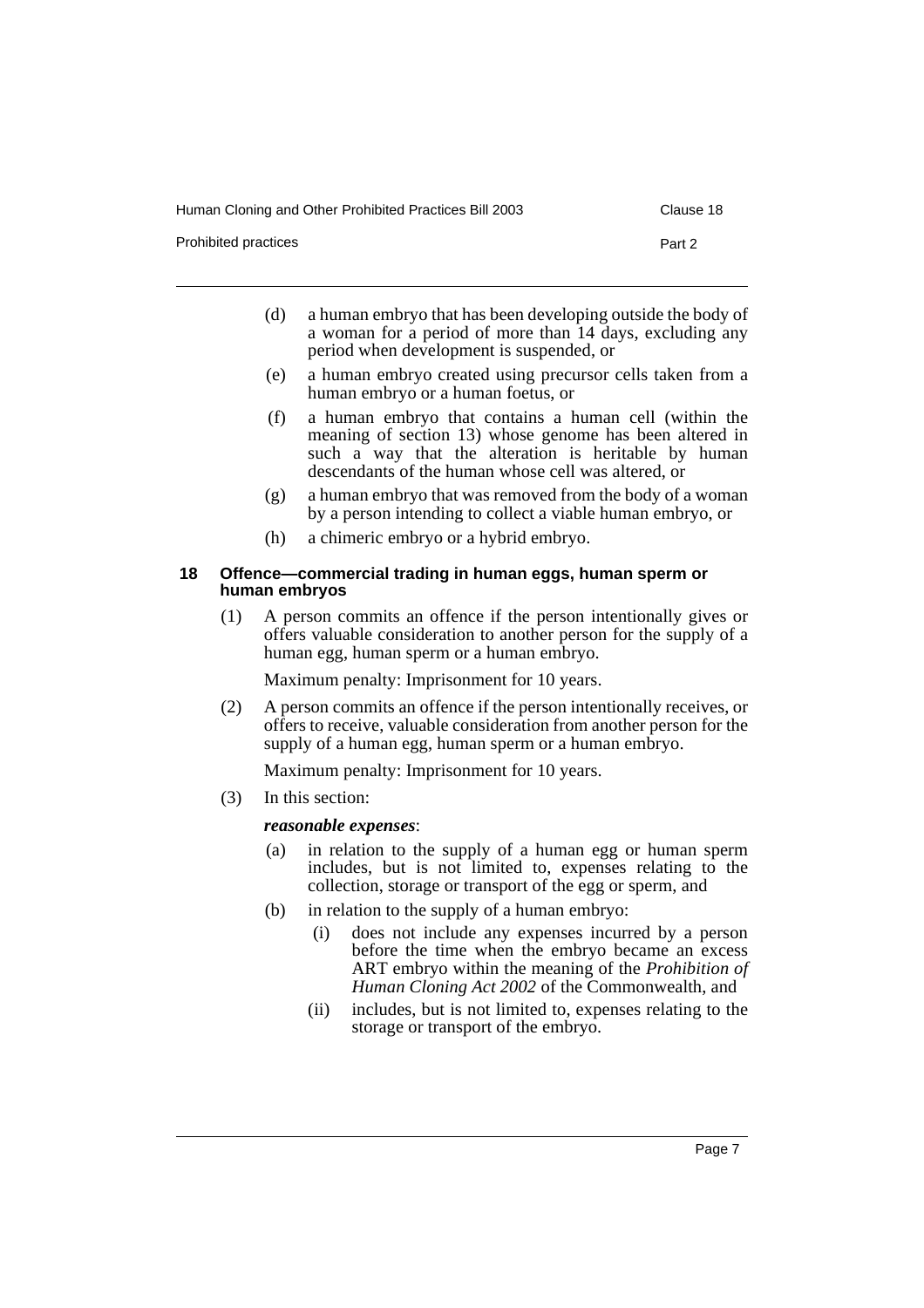Clause 18 Human Cloning and Other Prohibited Practices Bill 2003

Part 2 **Prohibited practices** 

*valuable consideration*, in relation to the supply of a human egg, human sperm or a human embryo by a person, includes any inducement, discount or priority in the provision of a service to the person, but does not include the payment of reasonable expenses incurred by the person in connection with the supply.